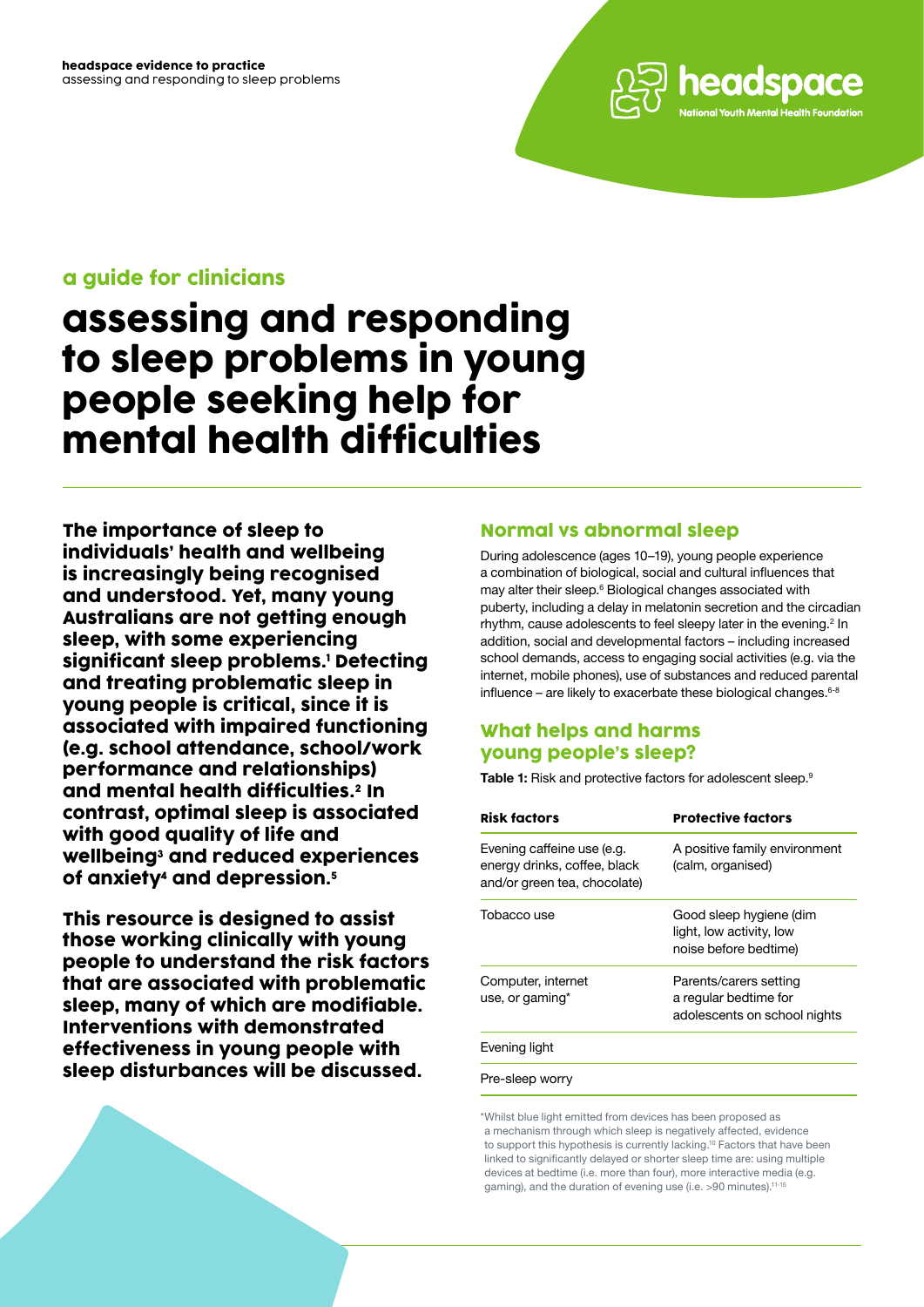Problematic sleep typically presents as daytime sleepiness (i.e. the desire to have more sleep, morning sleepiness and oversleeping), difficulty falling asleep and/or staying asleep and not getting enough sleep. Generally, less than seven hours' sleep per night is considered to be insufficient for adolescents (age 14–17 years) with a recommended amount of eight to 10 hours, whilst anything less than six hours is insufficient for young adults (18–25 years), with a recommended guide of seven to nine hours.<sup>16</sup> Problematic sleep may be present in the absence of mental health difficulties, or can co-occur with a mental health disorder. Sleep problems are considered to be clinically significant when they persist for some time (i.e. more than three months) and impair daily functioning.<sup>17</sup>

Some young people experiencing problematic sleep may meet criteria for a sleep disorder. Insomnia disorder and delayed sleep phase disorder (DSPD) are the most prevalent sleep disorders among young people.1,17 One in five young people can meet diagnostic criteria for one of these sleep disorders,18, 19 with the most common symptom being difficulty falling asleep.

In addition to difficulty falling asleep (i.e. sleep-onset insomnia), the key symptoms of insomnia are difficulty maintaining sleep, an inability to return to sleep after early morning awakening and 'unrefreshing' sleep. The onset of insomnia is usually early adulthood but it can be in childhood or adolescence.<sup>17</sup>

DSPD is a circadian rhythm (i.e. 'body clock') disorder,<sup>1,17</sup> characterised by difficulty getting to sleep at a desired time, difficulty waking in the morning and excessive sleepiness during the day (especially the morning). When a person with DSPD is free to sleep when they want, they show improved sleep quality and duration for their age, just at a later time of the night (e.g. after midnight and/or weekend bedtimes more than two hours later than weekday bedtimes). They will also wake much later in the morning when free to do so.

There are currently no quantitative criteria to easily distinguish 'normal' from 'abnormal' or pathological sleep disturbance.<sup>20</sup> The distinction ultimately comes down to the severity of symptoms, and the degree of distress and functional impairment associated with the symptoms.<sup>17</sup>

### How prevalent are sleep problems among young people?

Overall, about 20% of adolescents report difficulty with daytime sleepiness (e.g. falling asleep in school, being too sleepy to do things, oversleeping) and 20–26% struggle to get to sleep.<sup>2</sup> Sleep disturbance appears to be considerably more common among adolescents seeking help for mental health difficulties; one study reported a prevalence of 71%.<sup>21</sup> A challenge for clinicians is that young people who are experiencing clinically significant sleep problems often don't report them as a concern.<sup>21</sup> Instead, young people and their parents may perceive sleep disturbances to be a 'normal' part of adolescence.<sup>21</sup> Therefore, young people should be routinely asked about the quality of their sleep in assessments. For more detail around sleep assessments, see the section in this resource called 'A clinical framework for assessing and treating young people presenting with comorbid sleep problems'.

### Which comes first for young people – sleep problems or mental health difficulties?

There is evidence of an association between sleep problems and mental health difficulties across all ages.<sup>21</sup> Sleep problems have usually been considered to be symptomatic of adolescent mental health difficulties, but recent evidence suggests the relationship is bidirectional, and that they likely share neurobiological, genetic, psychological, social and age-related risk factors.<sup>22-25</sup> Sleep problems are suggested to be a risk factor for the development of depression<sup>26</sup> and escalating anxiety symptoms in adolescence.<sup>27, 28</sup> For this reason, clinicians should directly target sleep problems within treatment, rather than assuming that they will resolve as a side effect of mental health intervention.<sup>20, 23</sup>

### Does worry about sleep, or preoccupation with sleep, make things worse?

When young people lie awake for extended periods, this is an ideal environment for them to worry. Worry about sleep<sup>29</sup> and an individual's perception of how well or badly they sleep, plays an important role in the development and maintenance of sleep difficulties.<sup>8, 30</sup> For adolescents with DSPD, specific worries about how sleep difficulties will impact on their school performance, relationships, mood, family relationships and health contribute more to difficulty falling asleep than generalised worrying.<sup>8</sup> Adolescents who worry a lot about their sleep, and perceive themselves as experiencing sleep difficulties, even when they do not, may be at risk of developing 'a genuine sleep deficit' due to a cycle of worrying about their sleep.<sup>30</sup> Therefore, targeting worries that occur when the young person goes to bed – either directly or indirectly – form an important part of treatment.



Sleep quality should be assessed in all young people presenting to mental health services. Careful assessment is necessary to detect problematic sleep.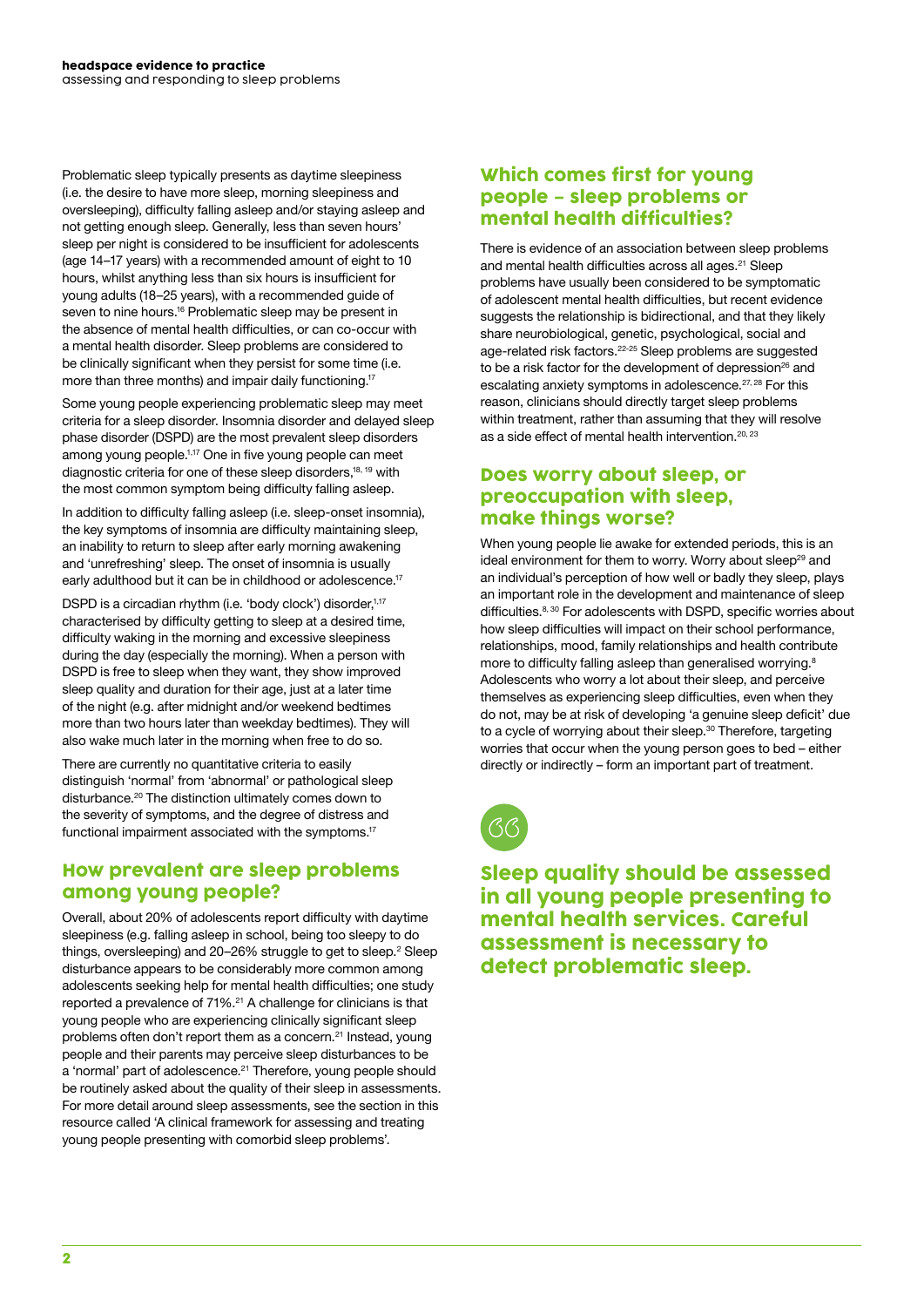### A clinical framework for assessing and treating young people presenting with comorbid sleep problems

Assessing sleep problems and engaging in treatment planning with young people

- Sleep quality should be assessed in all young people presenting to mental health services. Careful assessment is necessary to detect problematic sleep.
- Ask brief screening questions about the young person's time spent awake, both at the beginning and during the night, using the Brief Sleep Screening model (Figure 1). This model suggests how to differentiate sleep patterns associated with two common sleep disorders (insomnia and DSPD). This screening can take place following broader clinical assessments of the young person's mental health, level of functioning and wellbeing.
- Ask very specific questions based on the last few nights' sleep, in addition to broad questions about sleep patterns over a longer time period.

• It is essential that the young person completes a sleep diary to prospectively monitor their sleep. Stress that there is no need for them to 'clock watch'; rather, they should note their sleep estimates based on their best quess.<sup>23</sup> A sleep diary template and more guidance on how to use one are provided here ([sleepfoundation.org/sites/](http://sleepfoundation.org/sites/default/files/inline-files/SleepDiaryv6.pdf) [default/files/inline-files/SleepDiaryv6.pdf](http://sleepfoundation.org/sites/default/files/inline-files/SleepDiaryv6.pdf)). In assessing functioning, it can be helpful to ask 'how would your life and your ability to do your day-to-day tasks change if your sleep problems were to completely go away?'<sup>31</sup>



## Implementing and maintaining a sleep diary is crucial to any sleep assessment or intervention.

*Clinician*

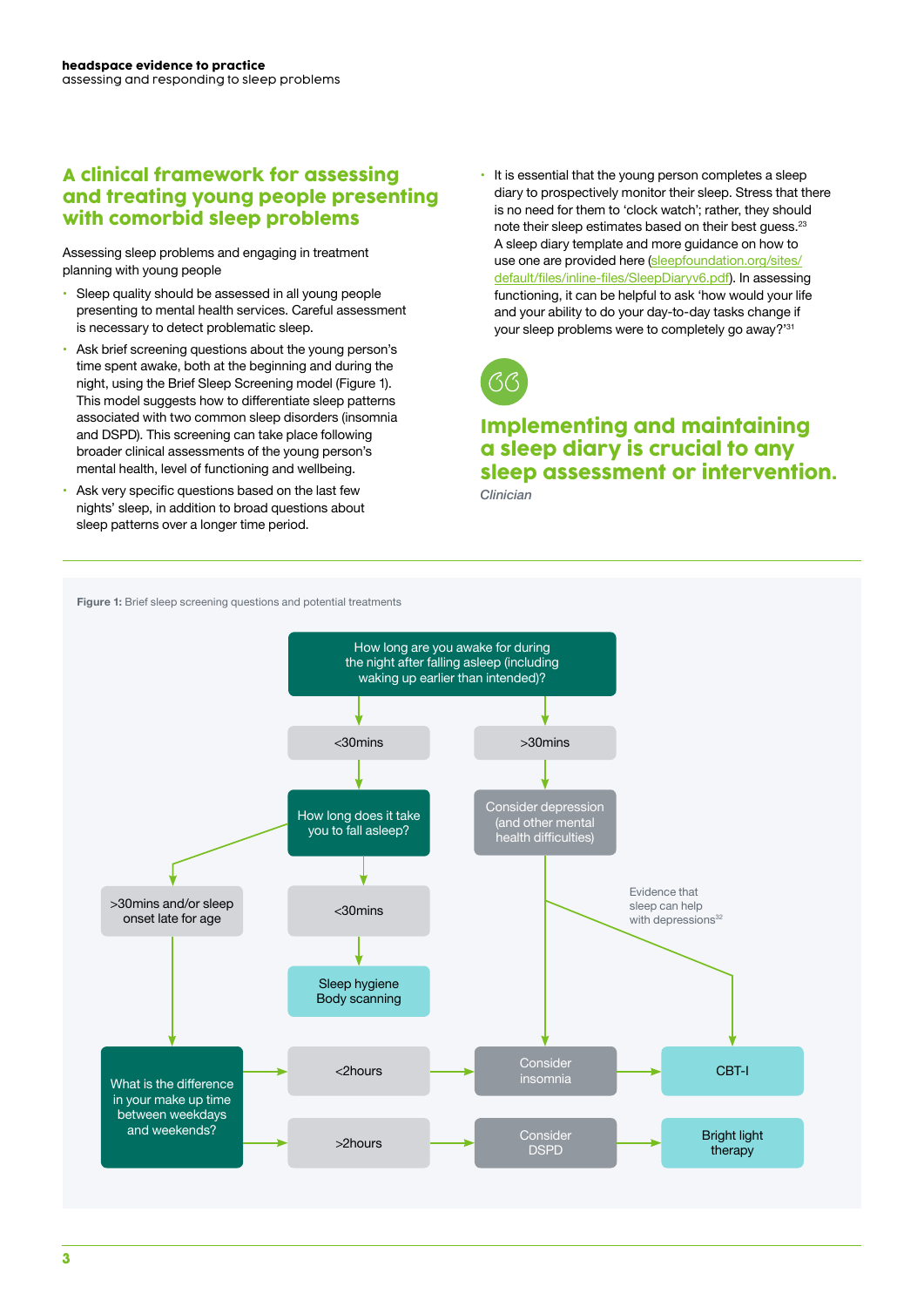### Treating sleep problems experienced by young people

#### What works for DSPD?

As DSPD's major contributing factor is a delayed circadian rhythm, treatment aims to help the young person to change their behaviours around bedtime and wake-up time, so that they move their sleep time earlier. The treatment with the best evidence for use in young people with DSPD is bright light therapy.<sup>1, 33-35</sup> This requires the person to get up gradually earlier each day and expose their eyes to bright light immediately after waking up (i.e. outdoor light [without looking directly at the sun] or artificial light devices). This helps to reset the circadian rhythm to an earlier time, so that the young person can fall asleep earlier and wake up more easily (for more guidance on how to treat DSPD see the 'Helpful resources' section).

It's important to note that young people may struggle to adhere to the 'best-treatment' protocol for bright light therapy. It has been suggested that planning a more gradual shift in bedtimes (moving to 15–20 mins earlier per week) may better promote mastery and control.<sup>20</sup>



### It is important to set realistic expectations of treatment and in particular to let the young person know your sleep may get worse before it gets better"

*Clinician* 

### What works for insomnia?

Cognitive behavioural therapy for insomnia (CBT-I) is the best practice treatment for adult insomnia.36, 37 CBT-I has been adapted for young people with demonstrated effectiveness and can be delivered in individual, group and online formats.1,6 Each element of CBT-I is described below. Behavioural strategies are usually offered first. More detailed guidance about how to use CBT-I can be found in the 'Helpful resources' section.

#### **1. Sleep restriction**

Sleep restriction therapy aims to reduce the amount of time spent awake in bed and involves reducing time spent in bed so that it equals the amount of time actually spent asleep.<sup>31</sup> The young person can achieve this by significantly delaying their bedtime, but maintaining a fixed wake-up time, using a range of steps. While there is evidence to demonstrate the effectiveness of this therapy for young people,<sup>38</sup> sleep restriction should nonetheless be used cautiously<sup>7</sup> and is not recommended for young people who have – or who are suspected to have – bipolar disorder, or who experience seizures.<sup>31</sup>



### Emphasise that when things get worse, it's really important to keep going with the intervention. Your body is learning to reset to a better sleeping pattern"

*Clinician*

#### **2. Stimulus control**

Stimulus control aims to reduce the amount of time the young person spends awake in bed, engaging in nonsleep related activities.<sup>31</sup> Typical instructions include:

- 1. Going to bed only when sleepy
- 2. Bed is only to be used for sleep and sexual activity
- 3. If sleep does not occur within 15–20 minutes, or the person is becoming irritable or anxious about not sleeping, then get up from bed, go to another room and perform a calm activity (e.g. reading, practising a mindfulness activity) until feeling sleepy. Avoid 'clock-watching'
- 4. Return to the bedroom when feeling sleepy, turn the light off and attempt sleep. Repeat these steps as much as needed
- 5. Get up at the same time seven days a week, regardless of how much sleep has been achieved.

#### **3. Sleep hygiene education**

Sleep hygiene education provides an important rationale for treatment strategies and may help in increasing a young person's treatment adherence.<sup>31</sup> Good sleep hygiene refers to habits that promote good quality sleep (e.g. getting up and going to bed around the same time each day, avoiding caffeine close to bedtime etc.). The goal of sleep hygiene is not 'to fall asleep' but rather to establish an environment that is conducive to sleep.

#### **4. Relaxation exercises**

Targeting physiological reactivity before bedtime with relaxation exercises (e.g. deep breathing, progressive muscle relaxation) may be particularly beneficial for young people who describe difficulties 'switching off' and those presenting with somatic complaints (e.g. deep muscle pain, headaches).<sup>31</sup>

#### **5. Cognitive strategies**

Assess the young person's worry related to their sleep patterns, along with any generalised worrying at night. Behavioural experiments are strongly recommended, particularly targeting cognitions related to the relationship between sleep, energy levels and daytime impairment.<sup>7</sup> Ideally this can support young people to shift from catastrophic and black-and-white thinking patterns toward more helpful cognitions (e.g. 'daytime energy levels are like elastic: they can be stretched quite easily'). This shift then creates room to explore lists of 'energy-generating 'and 'energy-sapping' activities, empowering young people to take more control in managing daytime tiredness.<sup>7</sup> It can also be helpful to target rumination, thought-suppressing attempts and self-criticism using cognitive and mindfulness-based strategies.<sup>27</sup>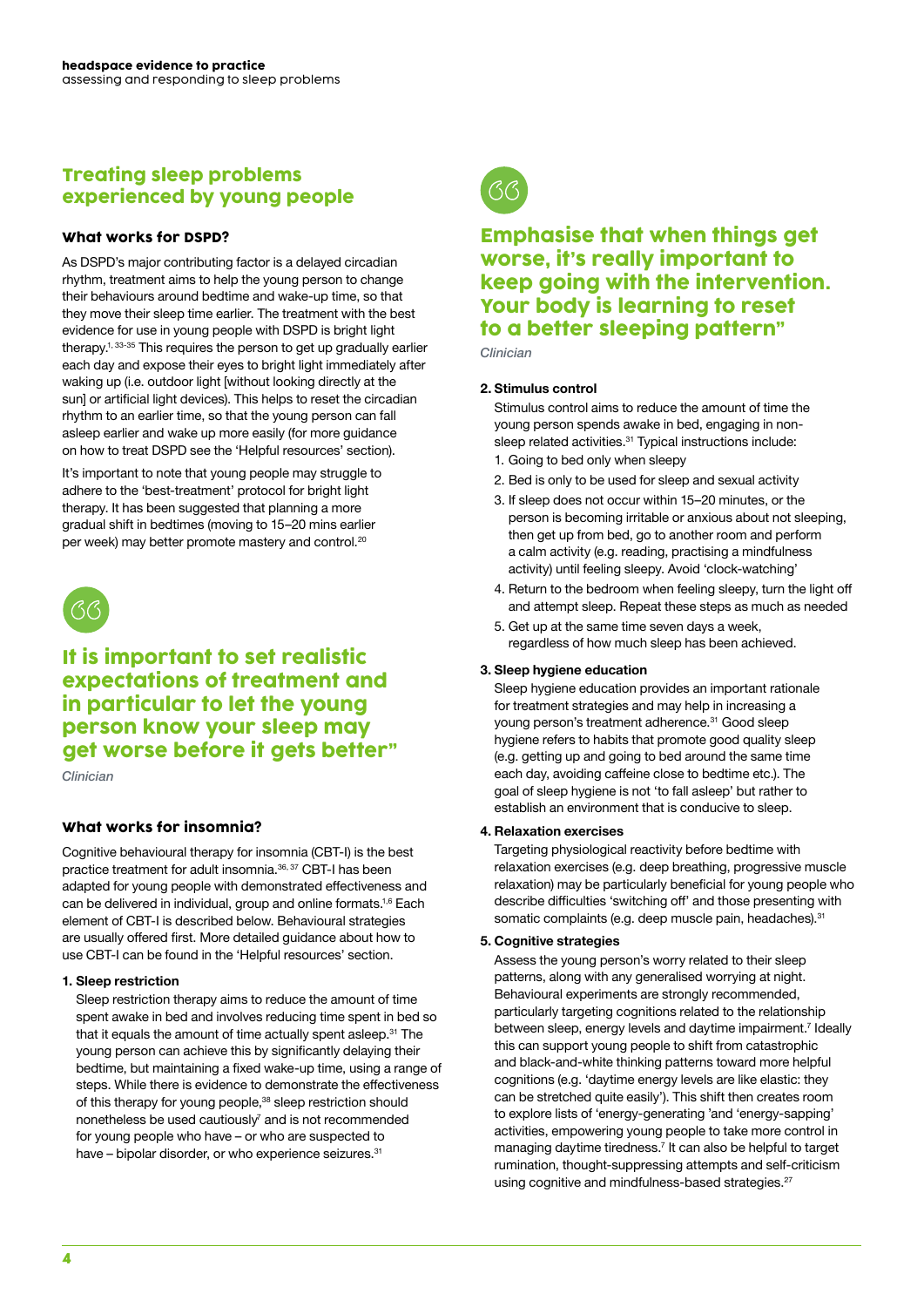### Scaffolding and adapting sleep interventions for young people

Implementing recommended strategies can be difficult and often requires an already sleep-deprived young person to initially sleep even less. The following approaches may be helpful in scaffolding treatment for young people with DSPD or insomnia. They may also be helpful in treating young people with sub-threshold sleep disturbance.<sup>1</sup>



The step-by-step treatment plans for sleepy young people can be hard to remember when they leave. Write the plan down on a piece of paper or on a whiteboard, and have them take a photo of it with their phone"

*Professor Michael Gradisar, sleep expert* 

### Motivational interviewing

- Goal setting and motivational interviewing can be important to increase adherence.
- Adolescents may particularly benefit from the support of their family and friends when implementing sleep intervention strategies. If involved, family and friends also need to understand the rationale of treatments and expect that things may get worse initially.
- Highlight and praise any treatment gains and problem – solve barriers together.
- Activity scheduling to build wind-down and wake-up routines.
- To aid night-time sleepiness, maximise exposure to daytime light, and reduce stimulating activity before bed. Try to cease interactive electronic use (including phones, computers and internet) one hour before bedtime<sup>39</sup> and turn devices to bedtime mode.
- Wake-up routines can support the shift to fixed wake times and are particularly important if the young person is spending too much time in bed. Normalise 'grogginess' on waking and introduce activity scheduling and goal setting to support getting out of bed.
- It is important to ensure the young person has 'something to get up for', particularly if they are feeling depressed and unmotivated.

#### Creating an individualised treatment summary

Collaboratively decide five changes the young person can make to improve their sleep within an individualised treatment summary. This can be shared with family members.



### If possible, I always try to include parents in a sleep intervention for adolescents to ensure they understand the rationale and everyone is on the same page"

*Professor Michael Gradisar, sleep expert* 

### What role should sleep medications and supplements have in treating sleep disorders?

Current evidence indicates that sleep medications are not recommended for young people. When sleep medications have been compared against CBT-I in adults, they produce similar sleep improvements to CBT-I, but their therapeutic effect ceases as soon as the medication stops.<sup>40</sup> In contrast, long-term sleep improvements are found with CBT-I.<sup>40</sup> Risks associated with a young person becoming dependent on sleep medication, or experiencing side effects, need to be considered.<sup>20</sup> Prescribing sleep medications may ultimately exacerbate sleep problems, as maintaining factors are unlikely to be addressed.<sup>20</sup>

#### Melatonin use and young people

Melatonin has been used for young people with DSPD and delayed sleep timing.29, 33,35 However, there is limited evidence for its effectiveness in treating DSPD and there are some safety concerns about using it with adolescents.<sup>1</sup> Therefore, bright light therapy is considered a preferable first-line treatment.<sup>1</sup>

The use of prescribed melatonin needs to be carefully tailored to the individual's delayed sleep, and taken gradually earlier each evening. The young person also needs to remain in dim light for many hours in the evening, so as not to counteract the effects of the melatonin. In Australia, Circadin (sustained release melatonin) is the only Therapeutic Goods Administration approved form of melatonin available via a GP, although Circadin has no evidence of effectiveness and safety in young people and is unlikely to benefit people with DSPD. Over-the-counter versions of melatonin do not contain therapeutic levels to treat sleep disorders but may still cause adverse side effects.

### When to refer a young person on to specialist sleep services/clinicians?

If the strategies in this resource do not work for an individual young person, or fall outside the individual clinician's scope of practice, referral to a specialised sleep service should be considered. Onward referral is also recommended if another form of sleep disorder is suspected (e.g. sleep apnoea, restless leg syndrome), or if significant sleep disturbance persists following an episode of treatment.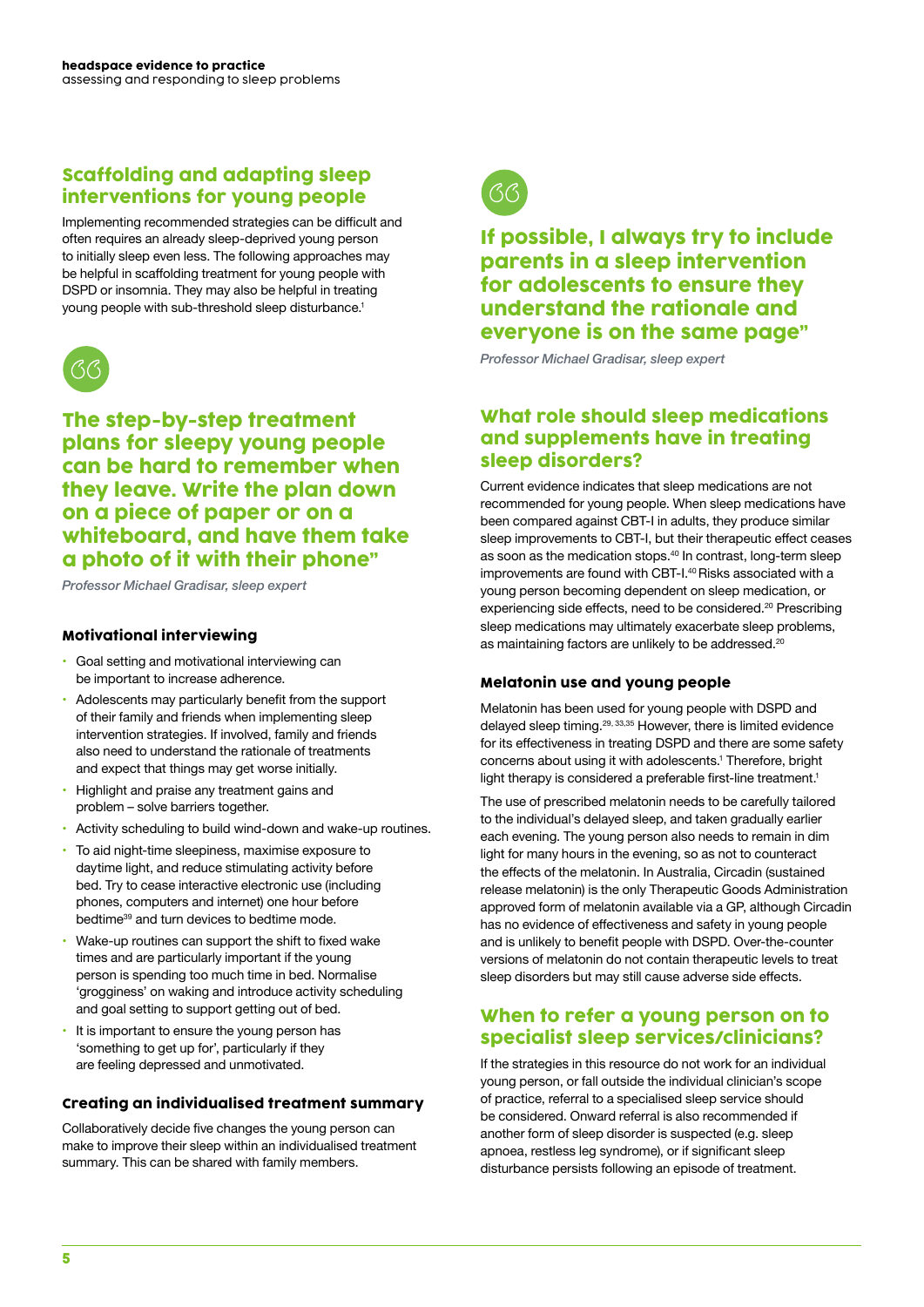

### helpful resources

#### **For young people and families/carers**

- For a range of fact sheets and resources, see the Sleep Health Foundation (Australia) website [\(sleephealthfoundation.org.au/\)](http://sleephealthfoundation.org.au/).
- For a fact sheet on sleep for young people, see the [\(oyh.org.au/](http://oyh.org.au/sites/oyh.org.au/files/factsheets/OYH_sleep_youngpeople.pdf) [sites/oyh.org.au/files/factsheets/OYH\\_sleep\\_youngpeople.pdf](http://oyh.org.au/sites/oyh.org.au/files/factsheets/OYH_sleep_youngpeople.pdf))
- For a snapshot of the latest research on young people's sleep, see [vichealth.vic.gov.au/media-and](http://vichealth.vic.gov.au/media-and-resources/publications/sleep-and-mental-wellbeing)[resources/publications/sleep-and-mental-wellbeing.](http://vichealth.vic.gov.au/media-and-resources/publications/sleep-and-mental-wellbeing) The summary report may be of particular interest.
- To learn more about DSPD, watch this short YouTube video ([youtube.com/watch?v=agnbTrD7uAo&t=1s\)](http://youtube.com/watch?v=agnbTrD7uAo&t=1s).
- For an evidence-based approach to some myths about young people's sleep see [orygen.org.au/Education-Training/](http://orygen.org.au/Education-Training/Resources-Training/Resources/Free/Mythbusters) [Resources-Training/Resources/Free/Mythbusters](http://orygen.org.au/Education-Training/Resources-Training/Resources/Free/Mythbusters)

#### **For clinicians**

- For treating insomnia it is best to adapt adult insomnia texts – e.g. Cognitive behavioral treatment of insomnia: A session-by-session guide.<sup>41</sup>
- For guidance on treating DSPD in adolescents see 'Assessment and treatment of delayed sleep phase disorder in adolescents: recent innovations and cautions'.<sup>31</sup>
- For more guidance on how to use sleep diaries and to access expert-consensus templates consult this free-to-access article by Carney and colleagues (2012): 'The consensus sleep diary: Standardizing prospective sleep self-monitoring' (academic.oup.com/sleep/article/35/2/287/
- For a detailed example of a transdiagnostic sleep intervention for young people see 'A transdiagnostic intervention for youth sleep and circadian problems'.<sup>7</sup>

### references

- 1. Bartel K, Richardson CE, Gradisar M. Sleep and mental wellbeing: exploring the links. Carlton South: Victorian Health Promotion Foundation; 2018.
- 2. Gradisar M, Gardner G, Dohnt H. Recent worldwide sleep patterns and problems during adolescence: a review and meta-analysis of age, region, and sleep. Sleep Med. 2011;12(2):110-8.
- 3. Chaput J-P, Gray CE, Poitras VJ, Carson V, Gruber R, Olds T, et al. Systematic review of the relationships between sleep duration and health indicators in school-aged children and youth. Appl Physiol Nutr Metab. 2016;41(6):S266-S82
- 4. Blake M, Waloszek JM, Schwartz O, Raniti M, Simmons JG, Blake L, et al. The SENSE study: post intervention effects of a randomized controlled trial of a cognitive–behavioral and mindfulness-based group sleep improvement intervention among at-risk adolescents. J Consult Clin Psychol. 2016;84(12):1039.
- 5. Dewald-Kaufmann J, Oort F, Meijer A. The effects of sleep extension and sleep hygiene advice on sleep and depressive symptoms in adolescents: a randomized controlled trial. J Child Psychol Psychiatry. 2014;55(3):273-83.
- 6. Blake M, Sheeber L, Youssef G, Raniti M, Allen N. Systematic review and meta-analysis of adolescent cognitive–behavioral sleep interventions. Clin Child Family Psychol Rev. 2017;20(3):227-49.
- 7. Harvey AG. A transdiagnostic intervention for youth sleep and circadian problems. Cogn Behav Pract. 2016;23(3):341-55.
- 8. Hiller RM, Lovato N, Gradisar M, Oliver M, Slater A. Trying to fall asleep while catastrophising: what sleep-disordered adolescents think and feel. Sleep Med. 2014;15(1):96-103.
- 9. Bartel KA, Gradisar M, Williamson P. Protective and risk factors for adolescent sleep: a meta- analytic review. Sleep Med Rev. 2015;21:72-85.
- 10. Heath M, Sutherland C, Bartel K, Gradisar M, Williamson P, Lovato N, et al. Does one hour of bright or short-wavelength filtered tablet screenlight have a meaningful effect on adolescents' pre-bedtime alertness. sleep, and daytime functioning? Chronobiol Int. 2014;31(4):496-505.
- 11. Calamaro CJ, Mason TB, Ratcliffe SJ. Adolescents living the 24/7 lifestyle: effects of caffeine and technology on sleep duration and daytime functioning. Pediatrics. 2009;123(6):e1005-e10.
- 12. Gradisar M, Wolfson AR, Harvey AG, Hale L, Rosenberg R, Czeisler CA. The sleep and technology use of Americans: findings from the National Sleep Foundation's 2011 Sleep in America poll. J Clin Sleep Med. 2013;9(12):1291-9
- 13. King DL, Gradisar M, Drummond A, Lovato N, Wessel J, Micic G, et al. The impact of prolonged violent video-gaming on adolescent sleep: an experimental study. J Sleep Res. 2013;22(2):137-43.
- 14. Cain N, Gradisar M. Electronic media use and sleep in school-aged children and adolescents: a review. Sleep Med. 2010;11(8):735-42.
- 15. van der Lely S, Frey S, Garbazza C, Wirz-Justice A, Jenni OG, Steiner R, et al. Blue blocker glasses as a countermeasure for alerting effects of evening light-emitting diode screen exposure in male teenagers. J Adolesc Health. 2015;56(1):113-9.
- 16. Hirshkowitz M, Whiton K, Albert SM, Alessi C, Bruni O, DonCarlos L, et al. National Sleep Foundation's sleep time duration recommendations: methodology and results summary. Sleep Health. 2015;1(1):40-3.
- 17. American Psychiatric Association. Diagnostic and statistical manual of mental disorders. 5th ed. (DSM-5). Arlington: APA; 2013.
- 18. Dohnt H, Gradisar M, Short MA. Insomnia and its symptoms in adolescents: comparing DSM-IV and ICSD-II diagnostic criteria. J Clin Sleep Med. 2012;8(03):295-9.
- 19. Lovato N, Gradisar M, Short M, Dohnt H, Micic G. Delayed sleep phase disorder in an Australian school-based sample of adolescents. J Clin Sleep Med. 2013;9(09):939-44.
- 20. Harvey AG, McGlinchey EL. Sleep interventions: a developmental perspective. In: Thapar A, Pine DS, Leckman JF, Scott S, Snowling MJ, Taylor E. Rutter's child and adolescent psychiatry. 6th ed. West Sussex: John Wiley & Sons; 2015. p. 999-1015.
- 21. Quon EC, Ellis AT, Coulombe A. Sleep-related issues in children and adolescents presenting at community mental health clinics. J Can Acad Child Adolesc Psychiatry. 2018;27(3):175.
- 22. Alvaro PK, Roberts RM, Harris JK, Bruni O. The direction of the relationship between symptoms of insomnia and psychiatric disorders in adolescents. J Affect Disord. 2017;207:167-74.
- 23. Brown WJ, Wilkerson AK, Boyd SJ, Dewey D, Mesa F, Bunnell BE. A review of sleep disturbance in children and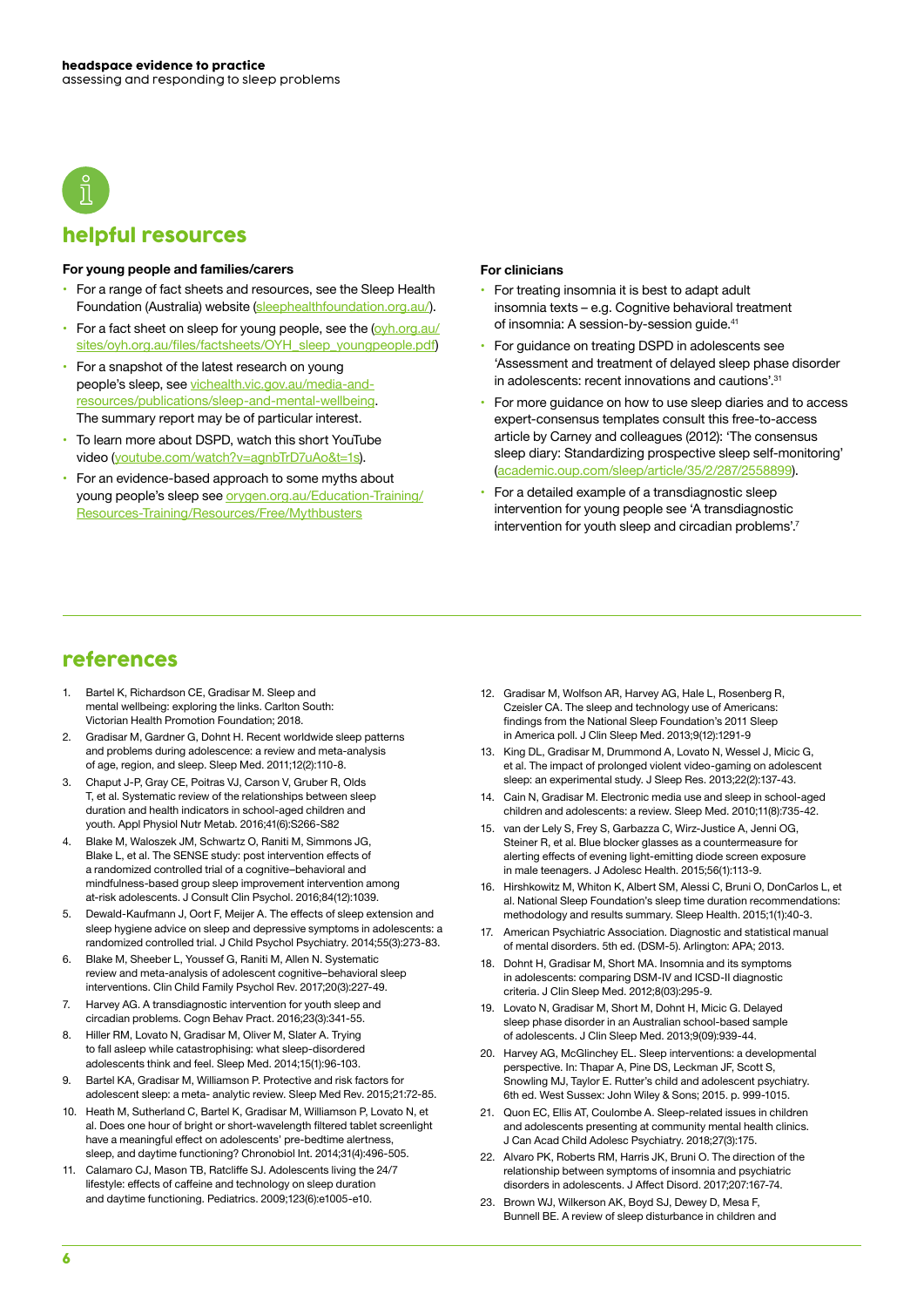adolescents with anxiety. J Sleep Res. 2018;27(3):e12635.

- 24. Alfano CA, Zakem AH, Costa NM, Taylor LK, Weems CF. Sleep problems and their relation to cognitive factors, anxiety, and depressive symptoms in children and adolescents. Depress Anxiety. 2009;26(6):503-12.
- 25. Blake MJ, Trinder JA, Allen NB. Mechanisms underlying the association between insomnia, anxiety, and depression in adolescence: implications for behavioral sleep interventions. Clin Psychol Rev. 2018;63:25-40.
- 26. Lovato N, Gradisar M. A meta-analysis and model of the relationship between sleep and depression in adolescents: recommendations for future research and clinical practice. Sleep Med Rev. 2014;18(6):521-9.
- 27. McMakin DL, Alfano CA. Sleep and anxiety in late childhood and early adolescence. Curr Opin Psychiatry. 2015;28(6):483.
- 28. Leahy E, Gradisar M. Dismantling the bidirectional relationship between paediatric sleep and anxiety. Clin Psychol. 2012;16(1):44- 56.
- 29. Van Maanen A, Meijer AM, van der Heijden KB, Oort FJ. The effects of light therapy on sleep problems: a systematic review and meta- analysis. Sleep Med Rev. 2016;29:52-62.
- 30. Heath M, Johnston A, Dohnt H, Short M, Gradisar M. The role of pre-sleep cognitions in adolescent sleeponset problems. Sleep Med. 2018;46:117-21.
- 31. Perlis ML, Smith MT, Benson-Jungquist C, Posner DA. Cognitive behavioural treatment of insomnia: a sessionby-session guide. New York: Springer; 2005.
- 32. Gee B, Orchard F, Clarke E, Joy A, Clarke T, Reynolds S. The effect of nonpharmacological sleep interventions on depression symptoms: a metaanalysis of randomised controlled trials. Sleep Med Rev. 2019;43:118-28.
- 33. Gradisar M, Smits MG, Bjorvatn B. Assessment and treatment of

delayed sleep phase disorder in adolescents: recent innovations and cautions. Sleep Med Clin. 2014;9(2):199-210.

- 34. Richardson C, Cain N, Bartel K, Micic G, Maddock B, Gradisar M. A randomised controlled trial of bright light therapy and morning activity for adolescents and young adults with Delayed Sleep-Wake Phase Disorder. Sleep Med. 2018;45:114-23.
- 35. Saxvig IW, Wilhelmsen-Langeland A, Pallesen S, Vedaa Ø, Nordhus IH, Bjorvatn B. A randomized controlled trial with bright light and melatonin for delayed sleep phase disorder: effects on subjective and objective sleep. Chronobiol Int. 2014;31(1):72-86.
- 36. Morin CM, Bootzin RR, Buysse DJ, Edinger JD, Espie CA, Lichstein KL. Psychological and behavioral treatment of insomnia: update of the recent evidence (1998–2004). Sleep. 2006;29(11):1398-414.
- 37. Morin CM, Hauri PJ, Espie CA, Spielman AJ, Buysse DJ, Bootzin RR. Nonpharmacologic treatment of chronic insomnia. Sleep. 1999;22(8):1134-56.
- 38. de Bruin EJ, van Run C, Staaks J, Meijer AM. Effects of sleep manipulation on cognitive functioning of adolescents: a systematic review. Sleep Med Rev. 2017;32:45-57.
- 39. Bartel K, Scheeren R, Gradisar M. Altering adolescents' pre-bedtime phone use to achieve better sleep health. Health Commun. 2018;34(4):456-62.
- 40. Mitchell MD, Gehrman P, Perlis M, Umscheid CA. Comparative effectiveness of cognitive behavioral therapy for insomnia: a systematic review. BMC Family Prac. 2012;13(1):40.

#### Authors

#### **Dr Faye Scanlan**

Orygen, The National Centre of Excellence in Youth Mental Health

#### **Dr Cele Richardson**

Centre for Emotional Health, Department of Psychology, Macquarie University

#### **Dr Sarah Bendall**

Orygen, The National Centre of Excellence in Youth Mental Health **Alicia Randell** 

Orygen, The National Centre of Excellence in Youth Mental Health

#### **Dr Sam Cooke**

Orygen, The National Centre of Excellence in Youth Mental Health

#### **Prof. Michael Gradisar**

Flinders University

Suggested citation: Scanlan F, Richardson C, Bendall S, Randell A, Cooke S, Gradisar M. Evidence to Practice: Assessment and treatment of sleep problems in help-seeking young people [Internet]. Orygen, The National Centre of Excellence in Youth Mental Health (AU); 2019. Available from: [headspace.org.au](http://headspace.org.au)

#### Acknowledgements

This Evidence to Practice was produced by the Centre of Excellence program provided by Orygen, The National Centre of Excellence in Youth Mental Health, to headspace National Youth Mental Health Foundation, and funded by the Australian Government Department of Health. The series aims to highlight for service providers the research evidence and best practices for the care of young people with mental health and substance abuse problems. The content is based on the best available evidence that has been appraised for quality. This resource was written in April 2019. Experts on the topic have reviewed the summary before publication. The authors would like to thank all consultants for their input on this resource

#### Disclaimer

This information is not medical advice. It is generic and does not take into account your personal circumstances, physical wellbeing, mental status or mental requirements. Do not use this information to treat or diagnose your own or another person's medical condition and never ignore medical advice or delay seeking it because of something in this information. Any medical questions should be referred to a qualified healthcare professional. If in doubt, please always seek medical advice.